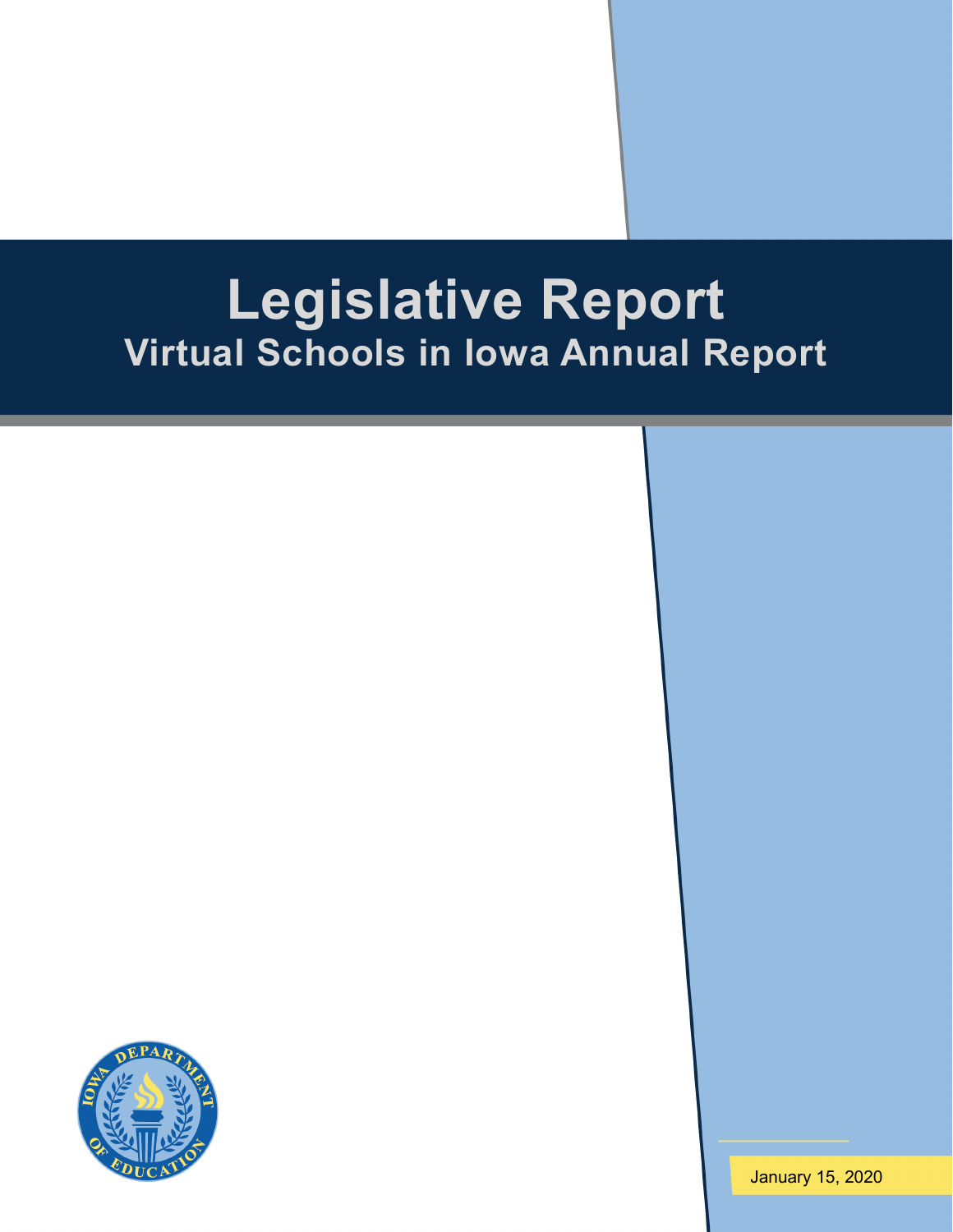State of Iowa Department of Education Grimes State Office Building 400 E. 14th Street Des Moines, IA 50319-0146

## **State Board of Education**

Brooke Axiotis, President, Des Moines Michael Bearden, Vice President, Gladbrook Bettie Bolar, Marshalltown Joshua Byrnes, Osage Angela English, Dyersville Michael L. Knedler, Council Bluffs Mike May, Spirit Lake Mary Ellen Miller, Wayne County Kimberly Wayne, Des Moines Fez Zafar, Student Member, Clive

# **Administration**

Ryan M. Wise, Director and Executive Officer of the State Board of Education

## **Division of Learning and Results**

W. David Tilly, Deputy Director

## **Bureau of School Improvement**

Amy J. Williamson, Chief Janet A. Boyd, Consultant Meredith MacQuigg, Consultant

It is the policy of the Iowa Department of Education not to discriminate on the basis of race, creed, color, sexual orientation, gender identity, national origin, sex, disability, religion, age, political party affiliation, or actual or potential parental, family or marital status in its programs, activities, or employment practices as required by the Iowa Code sections 216.9 and 256.10(2), Titles VI and VII of the Civil Rights Act of 1964 (42 U.S.C. § 2000d and 2000e), the Equal Pay Act of 1973 (29 U.S.C. § 206, et seq.), Title IX (Educational Amendments, 20 U.S.C.§§ 1681 – 1688), Section 504 (Rehabilitation Act of 1973, 29 U.S.C. § 794), and the Americans with Disabilities Act (42 U.S.C. § 12101, et seq.). If you have questions or complaints related to compliance with this policy by the Iowa Department of Education, please contact the legal counsel for the Iowa Department of Education, Grimes State Office Building, 400 E. 14th Street, Des Moines, IA 50319-0146, telephone number: 515-281-5295, or the Director of the Office for Civil Rights, U.S. Department of Education, Citigroup Center, 500 W. Madison Street, Suite 1475, Chicago, IL 60661-4544, telephone number: 312-730-1560, FAX number: 312-730-1576, TDD number: 877-521-2172, email: OCR.Chicago@ed.gov.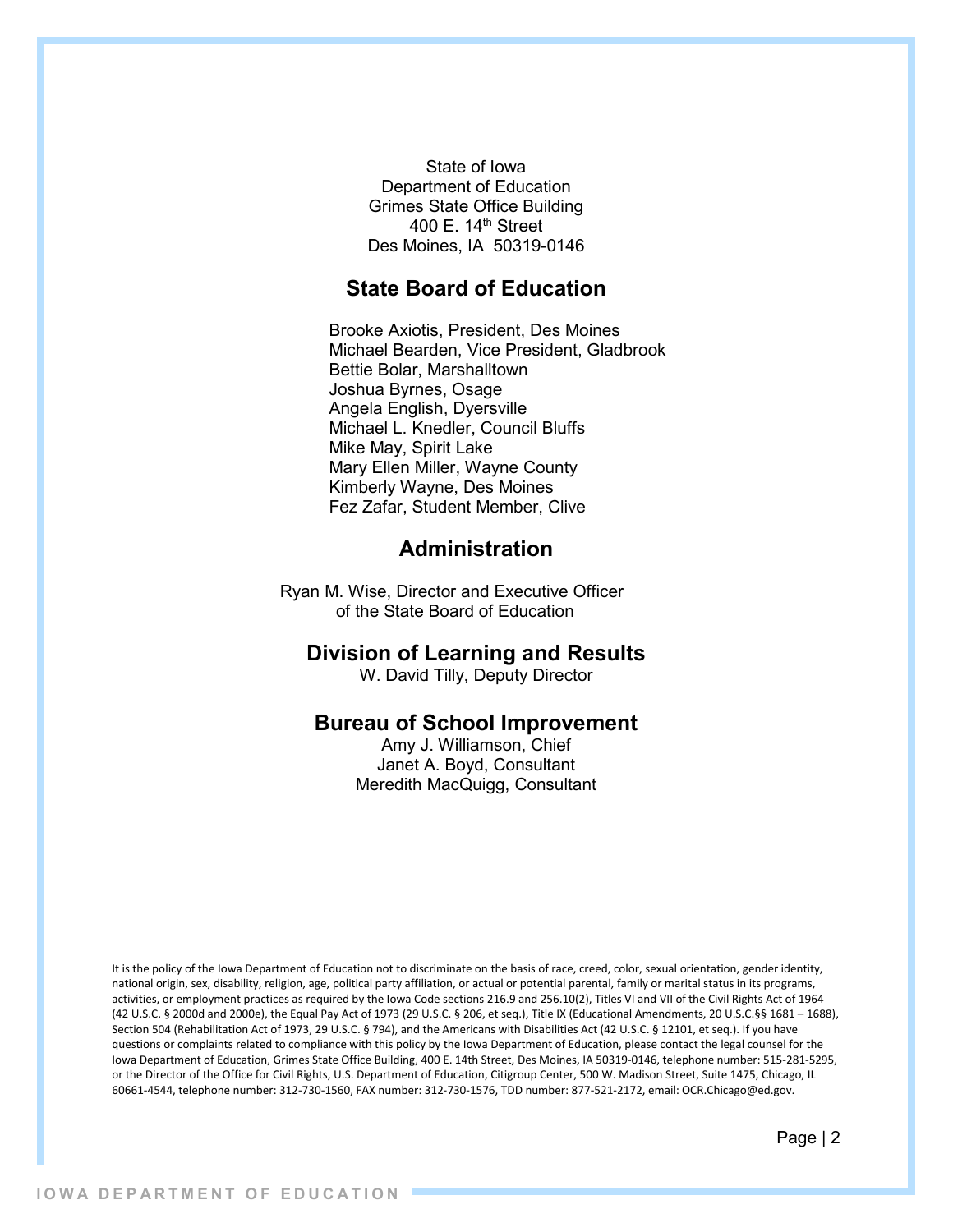# **OVERVIEW**

## **I. REPORTING REQUIREMENTS**

During the 2018 legislative session, lawmakers amended Iowa Code 256.7 to remove open enrollment caps, remove restrictions allowing open enrollment only to CAM and Clayton Ridge Community School District academies whose educational instruction and course content are delivered primarily over the internet, and removes the requirement that the Iowa Department of Education (Department) conduct annual surveys of not less than ten percent of the total number of students enrolled. Additionally, legislation no longer requires the Department to collaborate with the International Association for K-12 Online Learning regarding the collection of data.

Iowa Code 256.7(32) (e) was amended and now contains the following requirements. *The State Board shall:*

- *(1) Adopt rules which require that educational instruction and course content delivered primarily over the internet be aligned with the Iowa core standards as applicable. Under such rules, a school district may develop and offer to students enrolled in the district educational instruction and course content for delivery primarily over the internet. A school district providing educational instruction and course content that are delivered primarily over the internet shall annually submit to the department, in the manner prescribed by the department, data that includes but is not limited to the following:*
	- *(a) Student achievement and demographic characteristics.*
	- *(b) Retention rates.*
	- *(c) The percentage of enrolled students' active participation in extracurricular activities.*
	- *(d) Academic proficiency levels, consistent with requirements applicable to all school districts and accredited nonpublic schools in this state.*
	- *(e) Academic growth measures, which shall include either of the following:*
		- *(i) Entry and exit assessments in, at a minimum, math and English for elementary and middle school students, and additional subjects, including science, for high school students.*
		- *(ii) State-required assessments that track year-over-year improvements in academic proficiency.*
	- *(f) Academic mobility. To facilitate the tracking of academic mobility, school districts shall request the following information from the parent or guardian of a student enrolled in educational instruction and course content that are delivered primarily over the internet.*
		- *(i) For a student newly enrolling, the reasons for choosing such enrollment.*
		- *(ii) For a student terminating enrollment, the reasons for terminating such enrollment.*
	- *(g) Student progress toward graduation. Measurement of such progress shall account for specific characteristics of each enrolled student, including but not limited to age and course credit accrued prior to enrollment in educational instruction and course*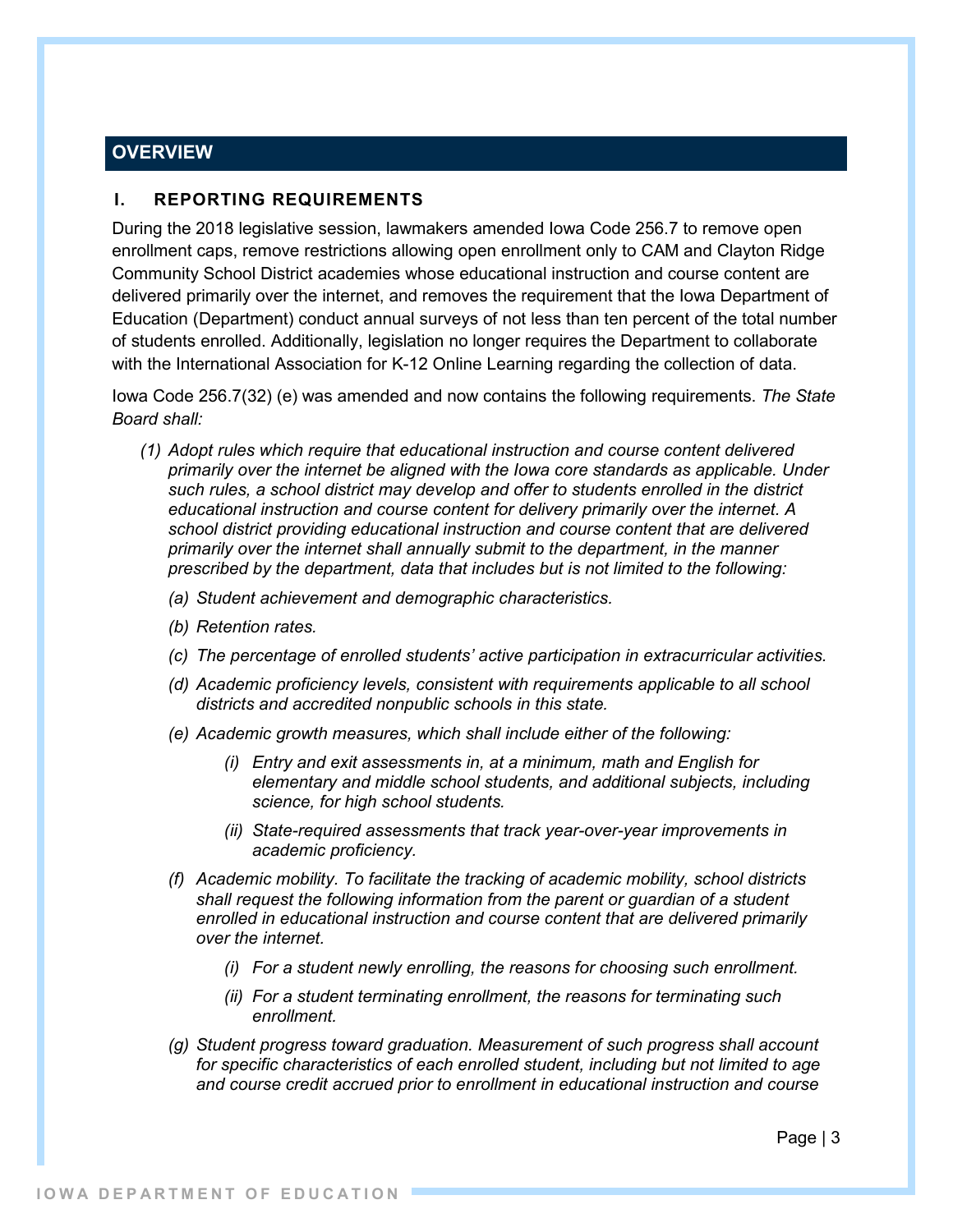*content that are delivered primarily over the internet, and shall be consistent with evidence-based best practices.*

*(2) The department shall compile and review the data collected pursuant to this paragraph "c" and shall submit its findings and recommendations for the continued delivery of educational instruction and course content by school districts delivered primarily over the internet, in a report to the general assembly by January 15 annually.*

The Department received the demographic data, student achievement, retention rates, participation, academic proficiency, academic growth, academic mobility, and progress toward graduation from both the Iowa Connections Academy at CAM Community School District (hereinafter "IACA") and Iowa Virtual Academy at Clayton Ridge Community School District (hereinafter "IAVA") for the 2018-2019 school year. The data are presented in this report.

#### **I. DEMOGRAPHIC DATA - SCHOOL YEAR 2018-2019**

**Demographic information**, number of students, for both IACA and IAVA are presented below.

| Characteristic                                       | <b>IACA</b> | <b>IAVA</b> |
|------------------------------------------------------|-------------|-------------|
| Enrollment                                           | 614         | 433         |
| Male                                                 | 261         | 191         |
| Female                                               | 353         | 242         |
| Asian                                                | $\ast$      | $\ast$      |
| African-American                                     | 14          | 35          |
| Hispanic                                             | 44          | 35          |
| Multiracial                                          | 38          | $\ast$      |
| Native American                                      | $\ast$      | $\ast$      |
| Pacific Islander                                     | $\ast$      | $\ast$      |
| White                                                | 506         | 352         |
| English Language Learner                             | $\ast$      | $\ast$      |
| <b>504 Plan</b>                                      | 66          | 21          |
| Students with individualized education program (IEP) | 39          | 34          |
| Free-Reduced Lunch Eligible                          | 248         | 173         |

Note: An asterisk (\*) indicates that there are fewer than ten students in that particular cell. No data will be publicly reported for those cells, to protect student privacy pursuant to state and federal law.

#### **I. ACADEMIC DATA - SCHOOL YEAR 2018-2019 (Most recent data available)**

**Achievement data**, percent proficient based on the Iowa Statewide Assessment of Student Progress, including alternate assessment scores, in reading, math, and science for both IACA and IAVA are presented below. Results are calculated for all grade levels served combined.

|             | Reading | Math | Science |
|-------------|---------|------|---------|
| <b>IACA</b> | 75.2    | 60.5 | 56.0    |
| <b>IAVA</b> | 60.6    | 53.4 | 42.0    |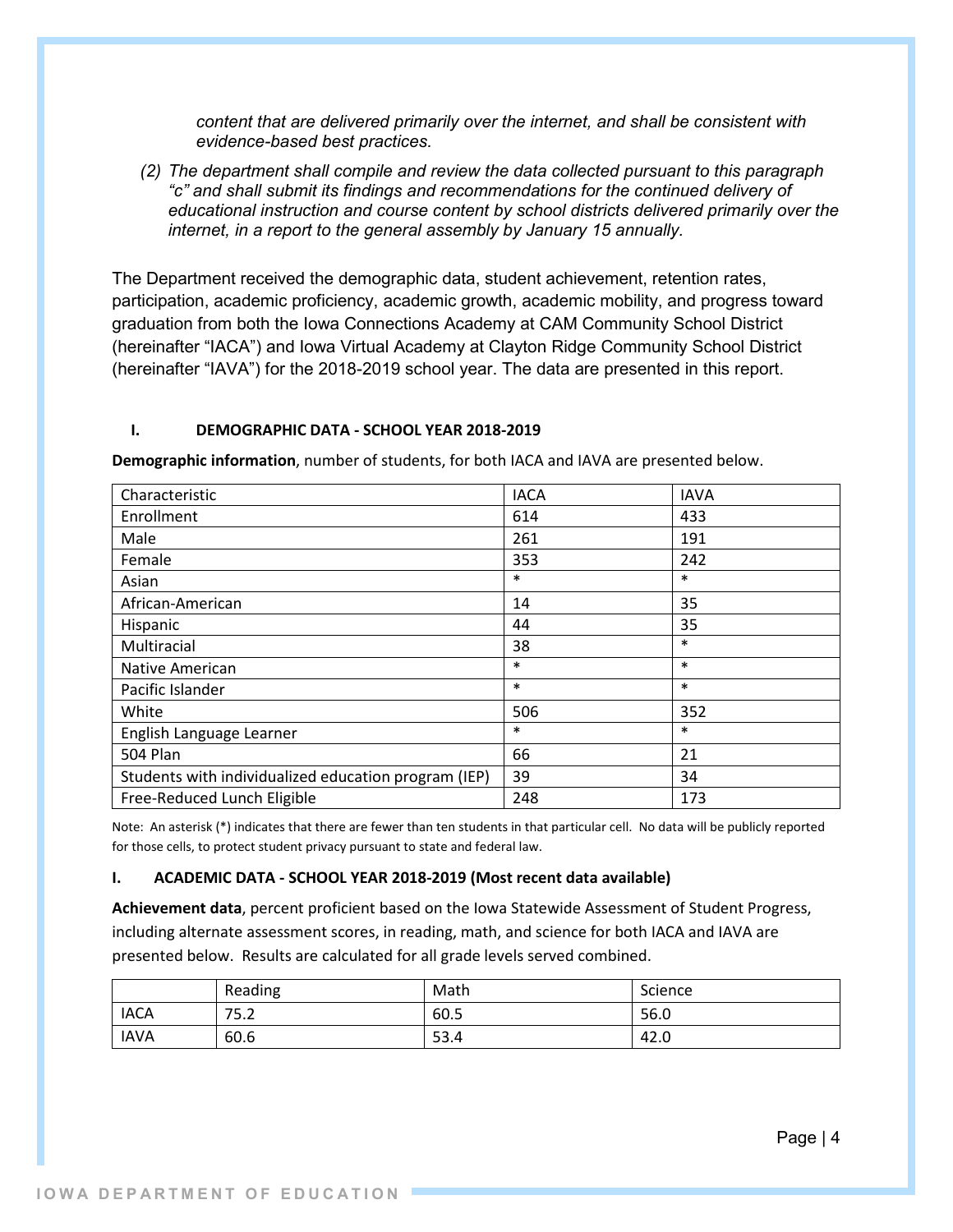|         | Male | Female | ELL    | Low SES | 504  | <b>IEP</b> |
|---------|------|--------|--------|---------|------|------------|
| Reading | 67.7 | 81.0   | $\ast$ | 65.9    | 86.2 | 21.1       |
| Math    | 59.8 | 60.9   | ∗      | 54.7    | 71.4 | 10.5       |
| Science | 53.7 | 57.7   | ∗      | 43.5    | 64.3 | 37.5       |

**IACA – Academic Proficiency Levels by Subgroup**, percent proficient based on the Iowa Statewide Assessment of Student Progress

Note: An asterisk (\*) indicates that there are fewer than ten students in that particular cell. No data will be publicly reported for those cells, to protect student privacy pursuant to state and federal law.

|         | White | <b>Black</b> | Hispanic | Asian  | <b>Native</b> | Native    | Multiple  |
|---------|-------|--------------|----------|--------|---------------|-----------|-----------|
|         |       |              |          |        | American/     | Hawaiian/ | Race/Ethn |
|         |       |              |          |        | Alaskan       | Pacific   | icity     |
|         |       |              |          |        | Native        | Islander  |           |
| Reading | 76.4  | 33.3         | 76.9     | $\ast$ | $\ast$        | $\ast$    | 61.5      |
| Math    | 62.2  | 0.0          | 61.5     | $\ast$ | $\ast$        | $\ast$    | 41.7      |
| Science | 57.8  | 0.0          | 60.0     | $\ast$ | $\ast$        | $\ast$    | 42.9      |

Note: An asterisk (\*) indicates that there are fewer than ten students in that particular cell. No data will be publicly reported for those cells, to protect student privacy pursuant to state and federal law.

**IAVA – Academic Proficiency Levels by Subgroup**, percent proficient based on the Iowa Statewide Assessment of Student Progress

|         | Male | Female | ELL    | Low SES | 504  | <b>IEP</b> |
|---------|------|--------|--------|---------|------|------------|
| Reading | 52.3 | 67.4   | $\ast$ | 55.6    | 50.0 | 26.3       |
| Math    | 55.1 | 51.9   | $\ast$ | 51.1    | 30.0 | 31.6       |
| Science | 40   | 43.1   | *      | 36.8    | 33.3 | 12.5       |

Note: An asterisk (\*) indicates that there are fewer than ten students in that particular cell. No data will be publicly reported for those cells, to protect student privacy pursuant to state and federal law.

|         | White | <b>Black</b> | Hispanic | Asian  | Native        | <b>Native</b> | Multiple  |
|---------|-------|--------------|----------|--------|---------------|---------------|-----------|
|         |       |              |          |        | American/     | Hawaiian/     | Race/Ethn |
|         |       |              |          |        | Alaskan       | Pacific       | icity     |
|         |       |              |          |        | <b>Native</b> | Islander      |           |
| Reading | 63.2  | 31.8         | 62.5     | $\ast$ | $\ast$        | $\ast$        | $\ast$    |
| Math    | 58.4  | 22.7         | 31.3     | $\ast$ | $\ast$        | $\ast$        | $\ast$    |
| Science | 44.8  | 30.0         | 14.3     | $\ast$ | $\ast$        | $\ast$        | $\ast$    |

Note: An asterisk (\*) indicates that there are fewer than ten students in that particular cell. No data will be publicly reported for those cells, to protect student privacy pursuant to state and federal law.

#### **II. RETENTION RATES - SCHOOL YEAR 2018-2019**

**Retention rates**, defined as the percent of students who return to the school this year from the previous year, for both IACA and IAVA are presented below.

|             | <b>Percent of Students</b> |
|-------------|----------------------------|
| <b>IACA</b> | 49.7<br>-                  |
| <b>IAVA</b> | 55.9                       |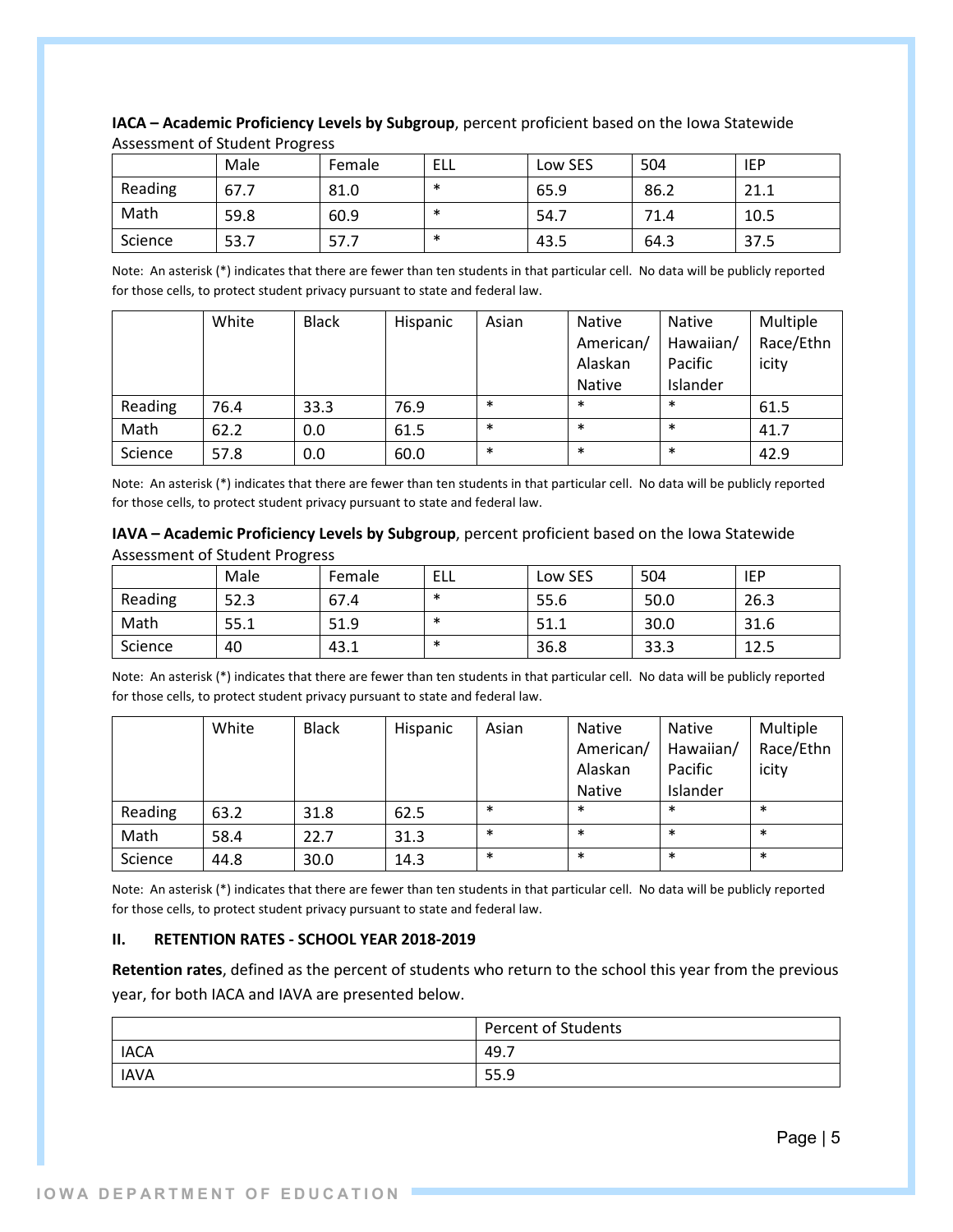#### **III. EXTRACURRICULAR ACTIVITIES - SCHOOL YEAR 2018-2019**

**Extracurricular activity data**, percent of students participating in extracurricular activities, for both IACA and IAVA are presented below.

|             | <b>Percent of Students</b> |
|-------------|----------------------------|
| <b>IACA</b> | 9.8                        |
| <b>IAVA</b> | າລ ດ<br>zo.u               |

#### **IV. ACADEMIC GROWTH – FOUR YEAR TREND**

**Academic growth data**, percent proficient based on the Iowa Statewide Assessment of Student Progress, including alternate assessment scores, in reading, math, and science for both IACA and IAVA are presented below. The percent proficient in reading, math, and science in both online academies has declined between 2015-2016 and 2018-2019.

Reading – Percent Proficient

|             | 2015-2016 | 2016-2017 | 2017-2018 | 2018-2019 |
|-------------|-----------|-----------|-----------|-----------|
| <b>IACA</b> | 76.1      | 85.4      | 80.6      | 75.2      |
| <b>IAVA</b> | 68.9      | 71.8      | 68.2      | 60.6      |

Math – Percent Proficient

|             | 2015-2016 | 2016-2017 | 2017-2018 | 2018-2019 |
|-------------|-----------|-----------|-----------|-----------|
| <b>IACA</b> | 66.5      | 71<br>.   | 66.8      | 60.5      |
| <b>IAVA</b> | 52.3      | 63.8      | 59.6      | 53.4      |

Science – Percent Proficient

|             | 2015-2016 | 2016-2017 | 2017-2018 | 2018-2019 |
|-------------|-----------|-----------|-----------|-----------|
| <b>IACA</b> | 71.6      | 79.3      | 74.1      | 56.0      |
| <b>IAVA</b> | 33.3      | 72.0      | 57.6      | 42.0      |

#### **V. ACADEMIC MOBILITY - SCHOOL YEAR 2018-2019**

**Enrollment data**, percent of newly enrolled students choosing such enrollment for specified reason, for both IACA and IAVA are presented below.

|                                 | <b>IACA</b> | <b>IAVA</b> |
|---------------------------------|-------------|-------------|
| Anyplace/Anytime Learning       | 32.8        | 26.0        |
| Illness/Injury                  | 15.4        | 15.0        |
| <b>Bullying/Harassment</b>      | 10.1        | 22.0        |
| More/Less Course Selection      | 4.3         | 6.0         |
| <b>Under Credit/Overage</b>     | 9.6         | 4.0         |
| More/Less Personalized Learning | 6.9         | 12.0        |
| Miscellaneous                   | 21.0        | 15.0        |

**Enrollment termination data**, percent of students choosing to terminate their enrollment for specified reason, for both IACA and IAVA are presented below.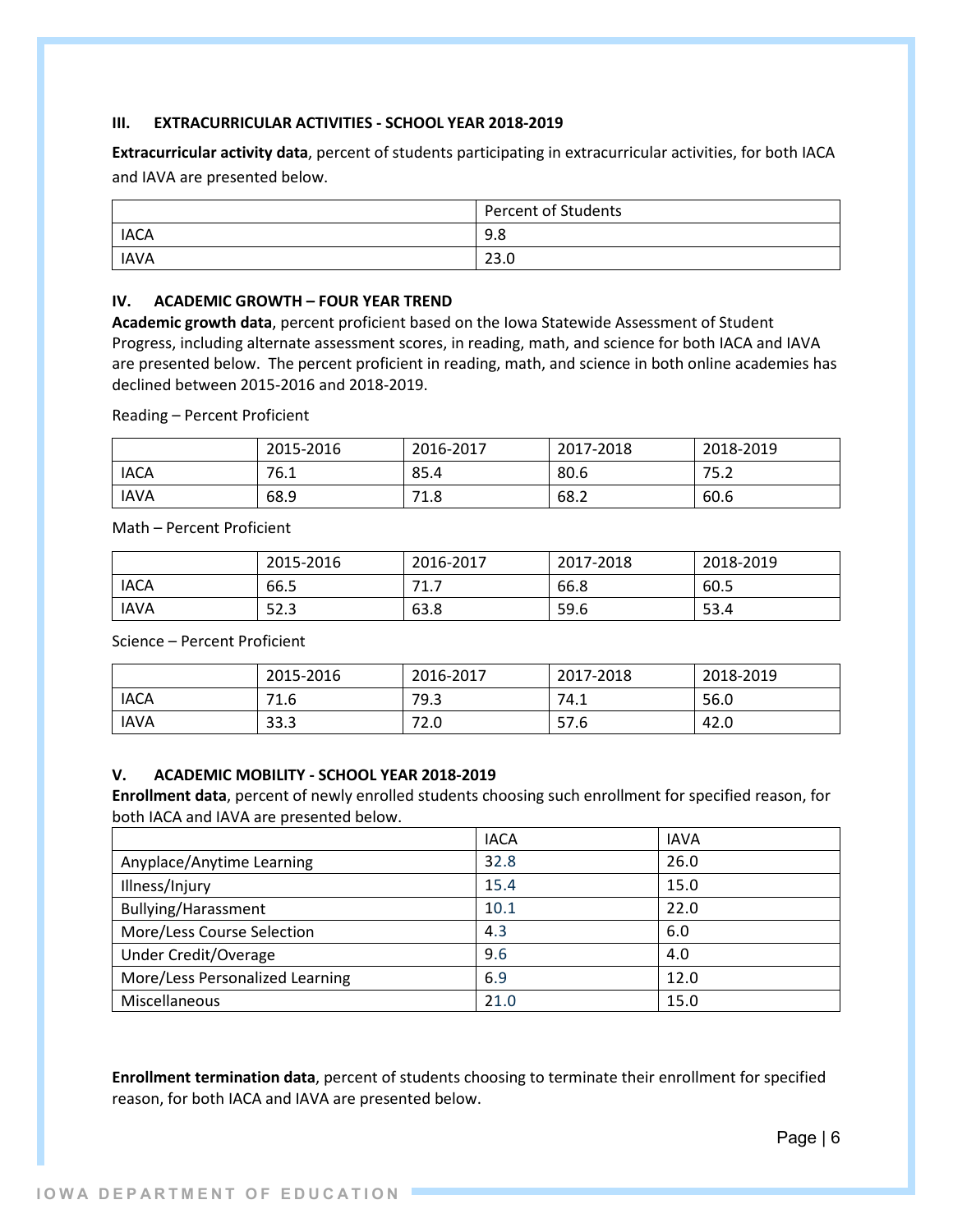|                                 | <b>IACA</b> | <b>IAVA</b> |
|---------------------------------|-------------|-------------|
| Anyplace/Anytime Learning       | 15.1        | 9.0         |
| Illness/Injury                  | 0.0         | 3.0         |
| <b>Bullying/Harassment</b>      | 0.0         | 0.0         |
| More/Less Course Selection      | 1.6         | 5.0         |
| <b>Under Credit/Overage</b>     | 0.0         | 0.0         |
| More/Less Personalized Learning | 24.6        | 15.0        |
| Miscellaneous                   | 58.7        | 68.0        |

#### **VI. PROGRESS TOWARD GRADUATION – SCHOOL YEAR 2018-2019**

**Progress toward graduation data**, percent of students on track for graduation, for both IACA and IAVA are presented below.

|                                      | <b>IACA</b> | <b>IAVA</b> |
|--------------------------------------|-------------|-------------|
| First Year High School Students      | 69.6        | 78.0        |
| Second Year High School Students     | 66.1        | 64.0        |
| Third Year High School Students      | 64.8        | 75.0        |
| Fourth Year High School Students     | 71.8        | 74.0        |
| Fifth Year Plus High School Students | 63.2        | 73.0        |

### **CONCLUSION**

As required by legislation, both IACA and IAVA have submitted the required and available data to the Department for school year 2018-2019. The evidence submitted supports that IACA and IAVA are continuing to operate schools with educational instruction and course content delivered primarily over the internet.

The percent of students proficient in reading, math, and science in both districts' online programs decreased this school year. In addition, according to the Iowa School Performance Profiles IAVA received Every Student Succeeds Act (ESSA) performance category of Comprehensive and will receive an ESSA site visit in the spring of 2020. The school four- year graduation rate was determined to be 42.86%.

Retention rates have dropped for both schools. IACA 2017-2018 was 54% and 2018-2019 was 49.7%. IAVA 2017-2018 was 58% and 2018-2019 was 55.9%. Of high school students, the percent on-track for graduation ranges for both schools shows a decline from the first year to the fifth year. It is difficult to tell from enrollment termination information why students are choosing to leave either academy, with a large percentage of the responses falling in the miscellaneous category.

Iowa Code 256.7 was amended to remove restrictions allowing open enrollment only to CAM and Clayton Ridge Community School District academies whose educational instruction and course content are delivered primarily over the internet, thus opens up the possibility for other districts to operate schools where educational instruction and course content are delivered primarily over the internet. Beginning in the 2019-2020 school year, more school districts will be approved to operate virtual schools. To date, Des Moines Public School District has received approval and other school districts are participating in the process.